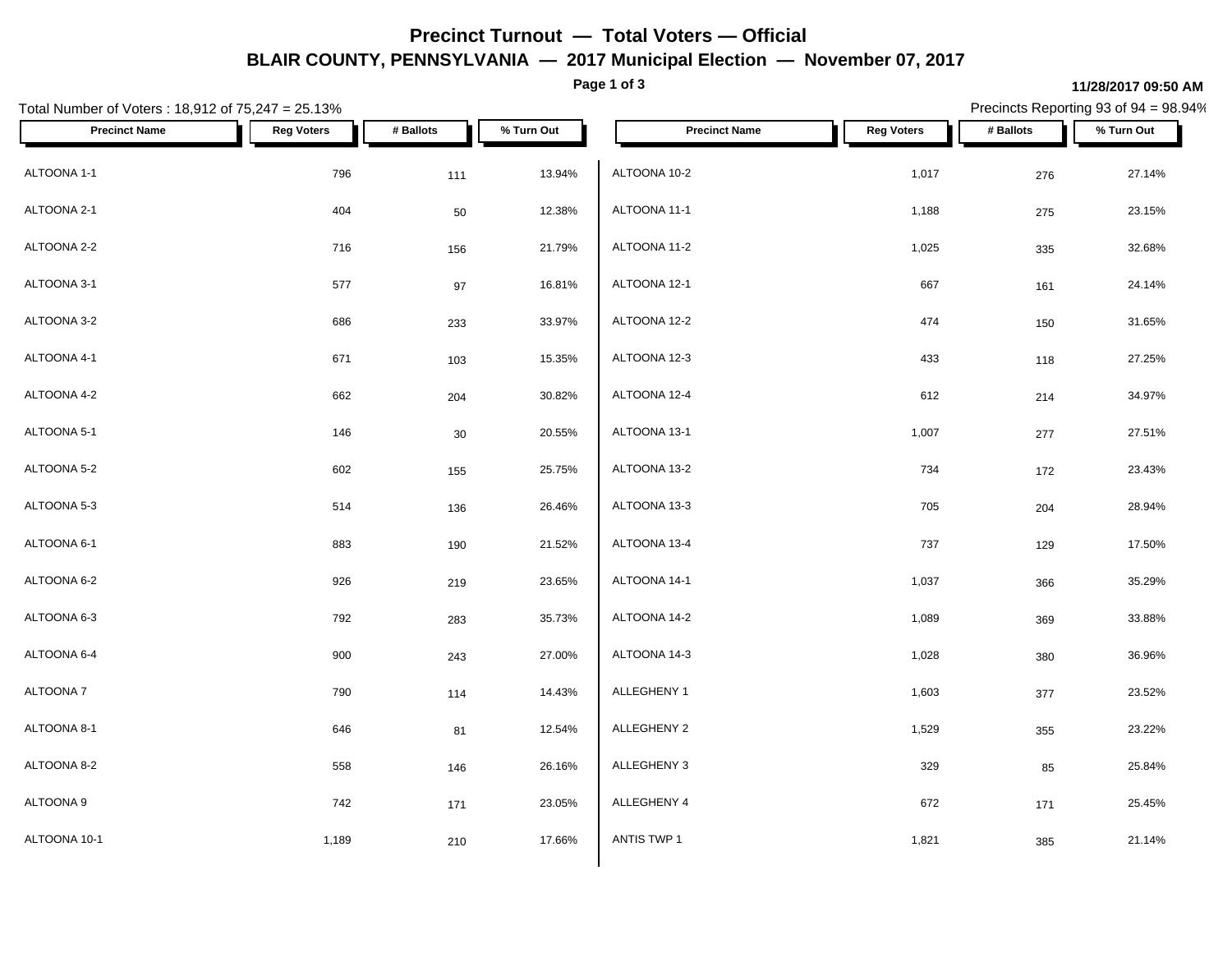## **Precinct Turnout — Total Voters — Official BLAIR COUNTY, PENNSYLVANIA — 2017 Municipal Election — November 07, 2017**

**Page 2 of 3**

## **11/28/2017 09:50 AM**

Precincts Reporting 93 of 94 = 98.94%

| Total Number of Voters: 18,912 of 75,247 = 25.13% |                   | Precincts Reporting 93 of 94 = 98.94% |            |                      |                   |           |            |
|---------------------------------------------------|-------------------|---------------------------------------|------------|----------------------|-------------------|-----------|------------|
| <b>Precinct Name</b>                              | <b>Reg Voters</b> | # Ballots                             | % Turn Out | <b>Precinct Name</b> | <b>Reg Voters</b> | # Ballots | % Turn Out |
| ANTIS TWP 2                                       | 1,130             | 287                                   | 25.40%     | HOLLIDAYSBURG 2      | 501               | 196       | 39.12%     |
| ANTIS TWP 3                                       | 1,352             | 307                                   | 22.71%     | HOLLIDAYSBURG 3      | 560               | 148       | 26.43%     |
| BELLWOOD BORO                                     | 1,041             | 203                                   | 19.50%     | HOLLIDAYSBURG 4      | 640               | 234       | 36.56%     |
| <b>BLAIR TWP 1</b>                                | 1,113             | 300                                   | 26.95%     | HOLLIDAYSBURG 5      | 505               | 184       | 36.44%     |
| <b>BLAIR TWP 2</b>                                | 1,152             | 276                                   | 23.96%     | HOLLIDAYSBURG 6      | 471               | 138       | 29.30%     |
| <b>BLAIR TWP 3</b>                                | 930               | 209                                   | 22.47%     | HOLLIDAYSBURG 7      | 475               | 164       | 34.53%     |
| <b>CATHARINE TWP</b>                              | 450               | 123                                   | 27.33%     | <b>HUSTON TWP</b>    | 732               | 189       | 25.82%     |
| <b>DUNCANSVILLE</b>                               | 822               | 237                                   | 28.83%     | <b>JUNIATA TWP</b>   | 668               | 222       | 33.23%     |
| FRANKSTOWN TWP1                                   | 1,142             | 293                                   | 25.66%     | LOGAN TWP 1          | 1,336             | 378       | 28.29%     |
| FRANKSTOWN TWP2                                   | 1,074             | 290                                   | 27.00%     | LOGAN TWP 2          | 1,566             | 440       | 28.10%     |
| <b>FRANKSTOWN TWP3</b>                            | 1,194             | 332                                   | 27.81%     | LOGAN TWP 3          | 785               | 275       | 35.03%     |
| FRANKSTOWN TWP4                                   | 979               | 215                                   | 21.96%     | LOGAN TWP 4          | 1,096             | 265       | 24.18%     |
| FRANKSTOWN TWP5                                   | 1,210             | 337                                   | 27.85%     | LOGAN TWP 5          | 1,135             | 317       | 27.93%     |
| FREEDOM TWP 1                                     | 633               | 155                                   | 24.49%     | LOGAN TWP 6          | 1,550             | 330       | 21.29%     |
| FREEDOM TWP 2                                     | 1,300             | 259                                   | 19.92%     | LOGAN TWP 7          | 531               | 160       | 30.13%     |
| <b>GREENFIELD TWP1</b>                            | 903               | 223                                   | 24.70%     | <b>MARTINSBURG 1</b> | 537               | 173       | 32.22%     |
| <b>GREENFIELD TWP2</b>                            | 111               | 32                                    | 28.83%     | <b>MARTINSBURG 2</b> | 689               | 183       | 26.56%     |
| <b>GREENFIELD TWP3</b>                            | 1,065             | 237                                   | 22.25%     | NEWRY BORO           | 130               | 31        | 23.85%     |
| <b>HOLLIDAYSBURG 1</b>                            | 411               | 101                                   | 24.57%     | NORTH WOODBURY       | 1,581             | 382       | 24.16%     |
|                                                   |                   |                                       |            |                      |                   |           |            |